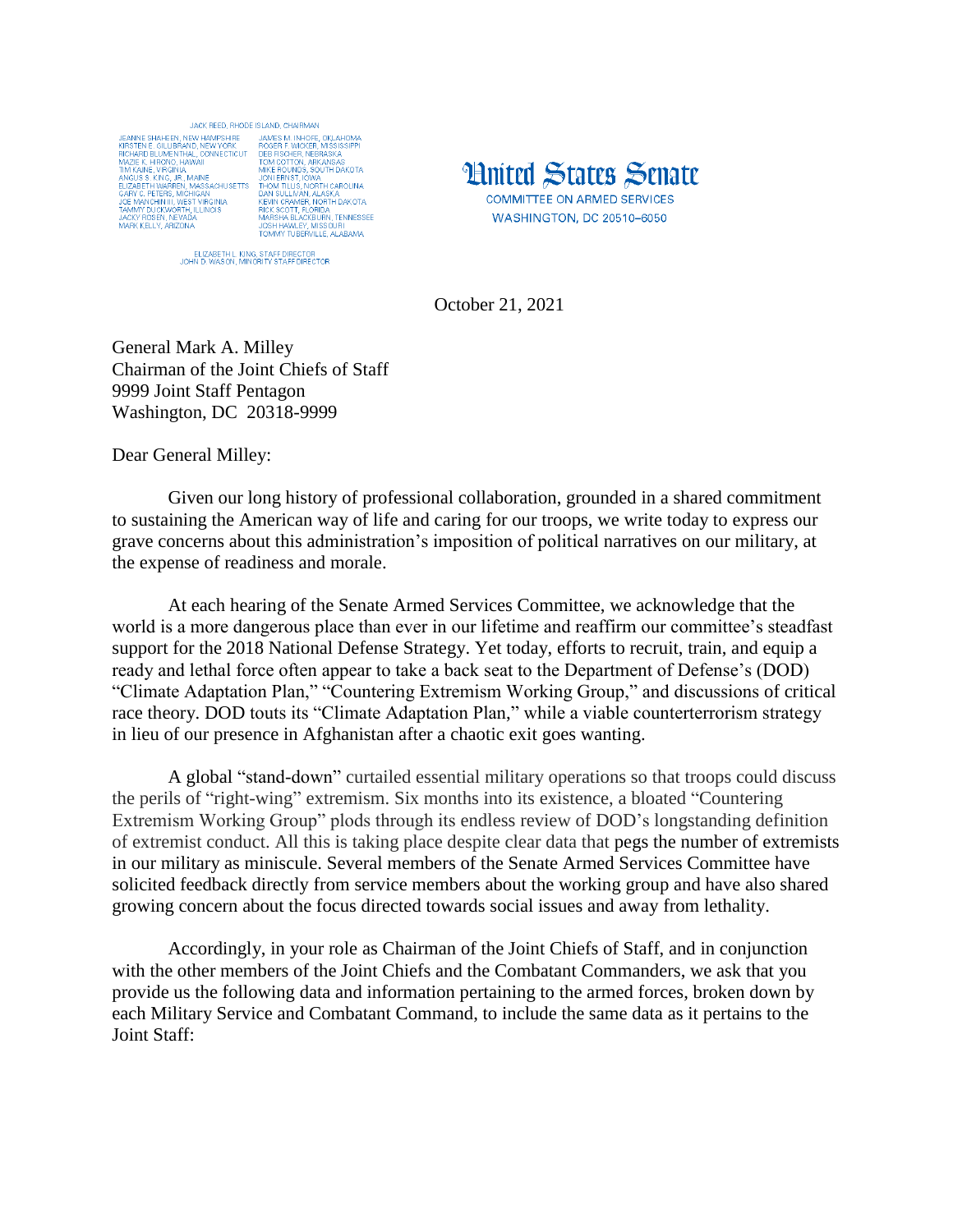- The total number of hours expended by any member of the armed forces in researching, developing, writing, or coordinating the DOD "Climate Adaptation Plan," since January 21, 2021.
- The total monetary value of all other DOD resources expended on the research, development, writing, or coordination of the DOD "Climate Adaptation Plan," since January 21, 2021.
- The total number of hours expended by any member of the armed forces for any purpose related to the extremism "stand-down" directed by the Secretary of Defense on February 5, 2021, or in furtherance of any effort described in Secretary of Defense Memorandum of April 9, 2021, subject: *Immediate Actions to Counter Extremism in the Department and the Establishment of the Countering Extremism Working Group*, together with a description of the current status of each of the efforts established by that memorandum.
- The total monetary value of all other DOD resources expended for any purpose related to the extremism "stand-down" directed by the Secretary of Defense on February 5, 2021, or in furtherance of any effort described in Secretary of Defense Memorandum of April 9, 2021, subject: *Immediate Actions to Counter Extremism in the Department and the Establishment of the Countering Extremism Working Group*.
- The total number of hours expended by any member of the armed forces in developing, preparing, delivering, attending, or assessing new diversity, equity, and inclusion training in any form, including training on or discussions of critical race theory, since January 21, 2021.
- The total monetary value of all other DOD resources expended on the development, preparation, delivery, attendance at, or assessment of new diversity, equity, and inclusion training in any form, including training on or discussions of critical race theory, since January 21, 2021.

Although the actual costs associated with each of these undertakings is certainly cause for concern, the opportunity cost they have and continue to visit on the force, its readiness, and morale appears nothing short of devastating—particularly in light of current threats.

We look forward to receiving your written response and your views on these important matters not later than November 8, 2021.

Sincerely,

James M. Inhofe Roger F. Wicker United States Senator United States Senator